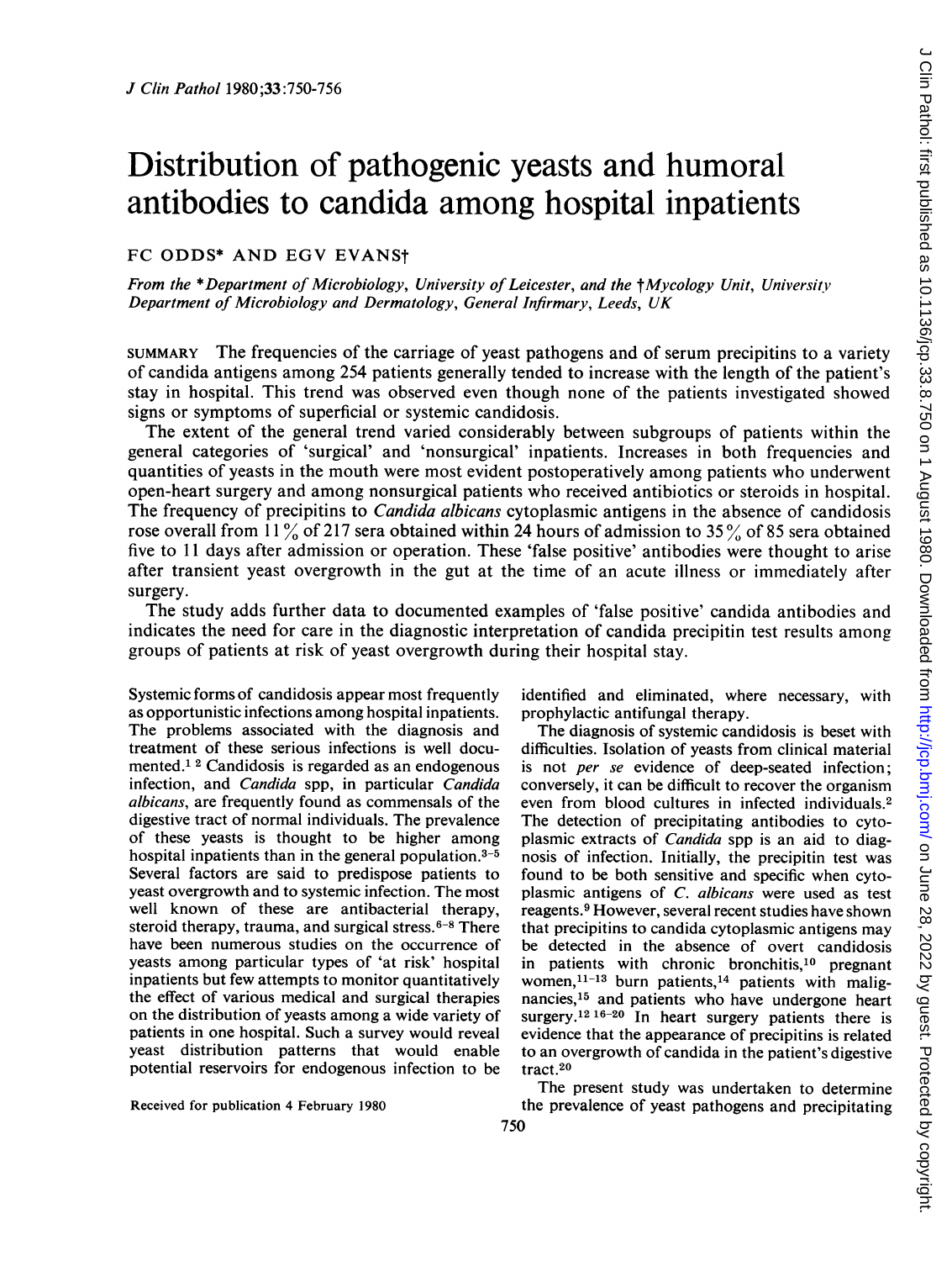antibodies to different yeast antigenic extracts among hospital inpatients grouped according to their illness or the nature of their treatment. This was done in order to determine which categories of patients are most susceptible to yeast overgrowth during their hospital stay and to assess further the value and significance of the precipitin test as an aid to diagnosis of deep-seated candida infections.

## Patients and methods

The 254 patients included in this study were inpatients at the General Infirmary, Leeds. They were divided into two main categories, surgical and nonsurgical, and then assigned to subgroups according to their illness and/or the treatment they received. The groups were as follows:

## SURGICAL PATIENTS

#### Group I General surgery only

Fifty-two patients were attending for abdominal surgery, radical mastectomy, or thyroidectomy (Table 1). Patients were admitted one to three days before operation and were usually discharged within two weeks of operation. This group included no diabetics or patients treated with antibiotics or steroids.

| Table 1 | Clinical details of surgical patients |  |  |  |  |
|---------|---------------------------------------|--|--|--|--|
|---------|---------------------------------------|--|--|--|--|

| Procedure               | No. of patients |          |  |  |  |  |
|-------------------------|-----------------|----------|--|--|--|--|
|                         | Group 1*        | Group 2* |  |  |  |  |
| Thyroidectomy           | h               |          |  |  |  |  |
| Radical mastectomy      |                 |          |  |  |  |  |
| Vagotomy                | 9               |          |  |  |  |  |
| Cholecystectomy         | 17              |          |  |  |  |  |
| Other abdominal surgery | 13              | 6        |  |  |  |  |
| Total                   | 52              | 15       |  |  |  |  |

\*Group <sup>1</sup> Patients with no factors predisposing to candidosis. \*Group 2 Patients treated postoperatively with systemic antibiotics.

#### Group 2 General surgery/antibiotics

Fifteen patients were admitted for similar procedures to those of the patients in group <sup>1</sup> (Table 1) but were treated with antibacterial antibiotics (usually tetracyclines or ampicillin) during the postoperative period. These patients were usually discharged within two weeks of operation.

#### Group 3 Heart surgery

Forty-four patients attended primarily for heart valve replacement with prostheses, homografts, or heterografts. The patients were admitted four to six days before surgery and given routine antifungal prophylaxis (amphotericin B lozenges, 10 mg, six times daily) throughout the preoperative period. Postoperatively, patients were kept for two to four days in the intensive care unit and then returned to the main thoracic ward where antifungal prophylaxis continued for a further seven to 10 days. In addition, patients were given ampicillin and cloxacillin prophylactically for 36 hours, starting 12 hours preoperatively. Patients were usually discharged two to four weeks after surgery.

## NONSURGICAL PATIENTS

#### Group 4 General medical

The 59 patients in this group were all acute admissions (Table 2). None was a diabetic and none had received systemic antibiotic or steroid treatment. The average length of hospital stay was nine days.

Table 2 Clinical details of nonsurgical patients

| Diagnosis on admission       | No. of patients |          |          |  |  |  |  |
|------------------------------|-----------------|----------|----------|--|--|--|--|
|                              | Group 4*        | Group 5* | Group 6* |  |  |  |  |
| Leukaemia                    |                 |          |          |  |  |  |  |
| Other neoplastic disease     |                 |          |          |  |  |  |  |
| Rheumatoid arthritis         |                 |          |          |  |  |  |  |
| Obstructive airways disease  |                 |          |          |  |  |  |  |
| Cardiac disease              | 29              |          |          |  |  |  |  |
| Other acute chest disease    | 13              |          |          |  |  |  |  |
| Hepatic disease              |                 |          |          |  |  |  |  |
| Acute abdomen                |                 |          |          |  |  |  |  |
| Viral infection              |                 |          |          |  |  |  |  |
| <b>Bacterial infection</b>   |                 |          |          |  |  |  |  |
| Miscellaneous other diseases |                 |          |          |  |  |  |  |
| Total                        | 59              | 33       |          |  |  |  |  |

\*Group 4 No factors predisposing to candidosis.

\*Group 5 Treated systemically with antibiotics.

\*Group 6 Treated systemically with corticosteroids.

## Group 5 Antibiotics

These 33 patients were admitted to the same wards as those in group 4 (Table 2) but they received systemic antibacterial antibiotics (usually tetracyclines or ampicillin) starting at the time of admission. Their average length of hospital stay was nine days.

#### Group 6 Steroids

Nineteen patients were admitted to the same ward as those in group 4 (Table 2) but received systemic corticosteroid treatment from admission. Their average length of hospital stay was nine days.

#### Group 7 Diabetic

Thirty-two patients were admitted to the same wards as those in groups 4-6 but attended primarily for the stabilisation of their diabetes. Their average length of hospital stay was 13 days.

751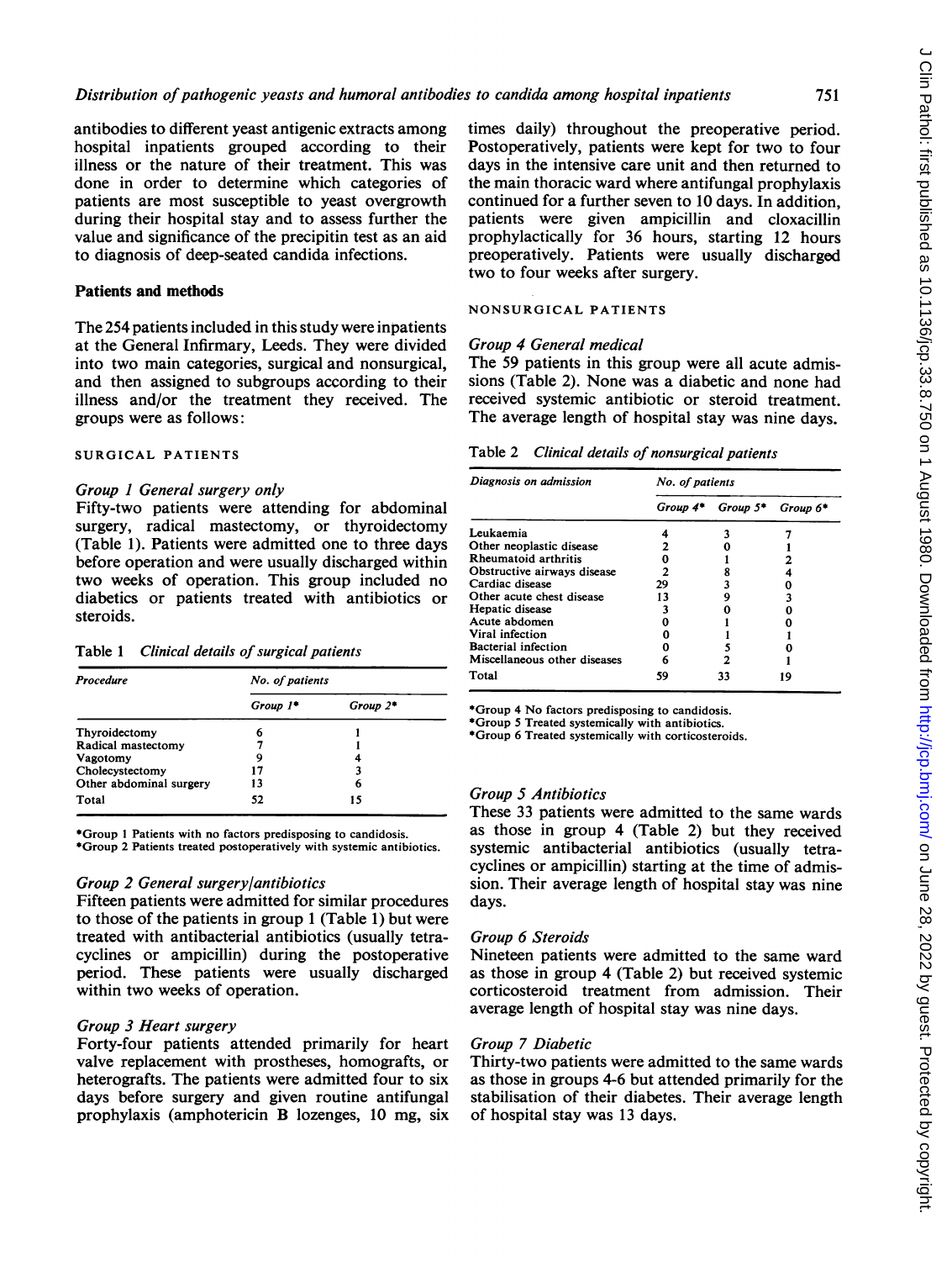## INVESTIGATIONS

Cultures were taken from the mouth, rectum, and vagina, and a blood sample was collected for serological investigations within 24 hours of admission and at intervals during the patient's hospital stay.

#### **Culture**

Rectal and vaginal swabs were streaked on to plates of Sabouraud's dextrose agar (Difco) containing chloramphenicol (50 mg/l) to suppress bacterial growth. Mouths were sampled for yeasts by a mouthwash technique. Patients sucked 5 ml of sterile water into their mouths through a sterile drinking straw. The patients were instructed to rinse the water around their mouths for approximately 10 seconds and then to return the water through the drinking straw into a sterile bottle;  $0.1$  ml portions of the mouthwash fluid were spread on to Sabouraud's agar (as above) with a sterile glass spreader. All specimens were processed within <sup>1</sup> hour of the sample time, and cultures were incubated at 37°C for 48 hours. Yeast colonies were counted and identified. Identification of C. albicans was based on a positive germ tube test.21 All germ tube negative yeasts were identified according to the criteria of Lodder.22

#### Serological tests

Serum samples were tested for the presence of candida precipitins by double diffusion (Ouchterlony) in agar.23 The sera were reacted against four antigen preparations: C. albicans and C. parapsilosis cytoplasmic extracts (1 and 10 mg/ml), C. albicans culture filtrate (2 and 20 mg/ml), and  $C$ . albicans

mannan (0.5 and 5 mg/ml).<sup>23</sup> The majority of serum samples reacted more strongly with the higher of the two concentrations selected for each antigen. However, in sera with relatively low antibody concentrations, reactions were noted only with the lower antigen concentrations. The presence of one or more precipitin lines to either or both antigen concentrations was counted as a positive reaction to that antigen.

#### ANALYSIS OF RESULTS

The frequency of yeasts at a given site was expressed as the percentage of patients positive, and the colony counts of yeasts were used to determine the geometric mean level of yeasts per patient. For precipitin tests the percentage frequencies of reactions against each antigen were determined. Percentage frequency data were compared by the  $\chi^2$  test and colony count data by the Mann-Whitney U test. In all cases, results were regarded as significant when the probability (P) that a given value of  $\chi^2$  or U was obtained by chance was less than 0.05.

#### **Results**

The overall frequency of yeast pathogens among patients of all types on admission to hospital was: mouth 43% (of 254 patients); rectum  $14\%$  (of 243 patients); and vagina  $17\%$  (of 105 female patients).

Details of yeast species isolated are given in Table 3. The distribution of yeast species from each sample site was similar in all groups of patients. C. albicans was the species most frequently recovered from the mouth, followed by C. glabrata (Table 3). The

Table 3 Frequency of recovery of yeast species from mouth, rectum, and vagina among surgical and nonsurgical patients

| <b>Site</b> | Time of sample (days)                 | Total yeast<br>isolations | C. albi-<br>cans | C. guil-<br>liermon-<br>dii | C. krusei | psilosis | C. para- C. pseu-<br>dotropi-<br>calis | C. trop-<br>icalis | C. glab-<br>rata | Other<br>yeast<br>spp | Multiple<br>species<br>isolates |
|-------------|---------------------------------------|---------------------------|------------------|-----------------------------|-----------|----------|----------------------------------------|--------------------|------------------|-----------------------|---------------------------------|
| Mouth       | Admission<br>0-4 postop. or           | 108                       | 73.1             | 0.9                         | $3 - 7$   | 0.9      | 0.9                                    | 0.9                | 14.8             | 0.0                   | 4.61                            |
|             | 4-6 post admission<br>$5-11$ postop./ | 77                        | $72 - 7$         | 0.0                         | 1.3       | 1.3      | $1 - 3$                                | $1-3$              | 130              | $2.6^{2}$             | $6.5^{3}$                       |
|             | 9-11 post admission                   | 36                        | 77.8             | 0 <sub>0</sub>              | 5.6       | 0.0      | 0.0                                    | 0.0                | $8-3$            | $0-0$                 | 8.34                            |
| Rectum      | Admission<br>$0.4$ postop./           | 34                        | 61.8             | 0.0                         | 0.0       | 5.9      | 0.0                                    | 0.0                | 26.5             | 2.9 <sup>5</sup>      | 2.9 <sup>6</sup>                |
|             | 4-6 post admission<br>$5-11$ postop./ | 25                        | 44.0             | 0.0                         | 0.0       | 120      | 0.0                                    | 4.0                | 36.0             | 4.07                  | 0.0                             |
|             | 9-11 post admission                   | 15                        | $66 - 7$         | 0.0                         | $0-0$     | 0.0      | $0-0$                                  | $0-0$              | 33.3             | 0.0                   | 0.0                             |
| Vagina      | Admission<br>$0-4$ postop./           | 22                        | $63 - 6$         | 0.0                         | 0.0       | $9 - 1$  | 0.0                                    | 0.0                | 27.3             | 0.0                   | 0.0                             |
|             | 4-6 post admission<br>$5-11$ postop./ | 13                        | $53 - 8$         | 0.0                         | 0.0       | 0.0      | 0.0                                    | 0.0                | 46.3             | $0-0$                 | 0.0                             |
|             | 9-11 post admission                   | 11                        | 45.5             | 0.0                         | 0.0       | $9 - 1$  | $0-0$                                  | $0-0$              | 45.5             | 0.0                   | 0.0                             |

The number of isolates of each species is expressed as a percentage of total isolations from each site.

<sup>1</sup>C. albicans + C. krusei; C. albicans + C. glabrata (twice); C. krusei + C. glabrata; C. tropicalis + C. glabrata. <sup>1</sup>Saccharomyces cerevisiae;<br>C. norvegensis. <sup>3</sup>C. albicans + C. parapsilosis; C. albicans + C. glabrata;

C. tropicalis + C. glabrata. "C. albicans + C. parapsilosis; C. albicans + C. parapsilosis; C. albicans + C. tropicalis; C. pseudotropicalis

C. glabrata. <sup>5</sup>S. cerevisiae. <sup>6</sup>C. albicans + C. glabrata. <sup>7</sup>C. intermedia.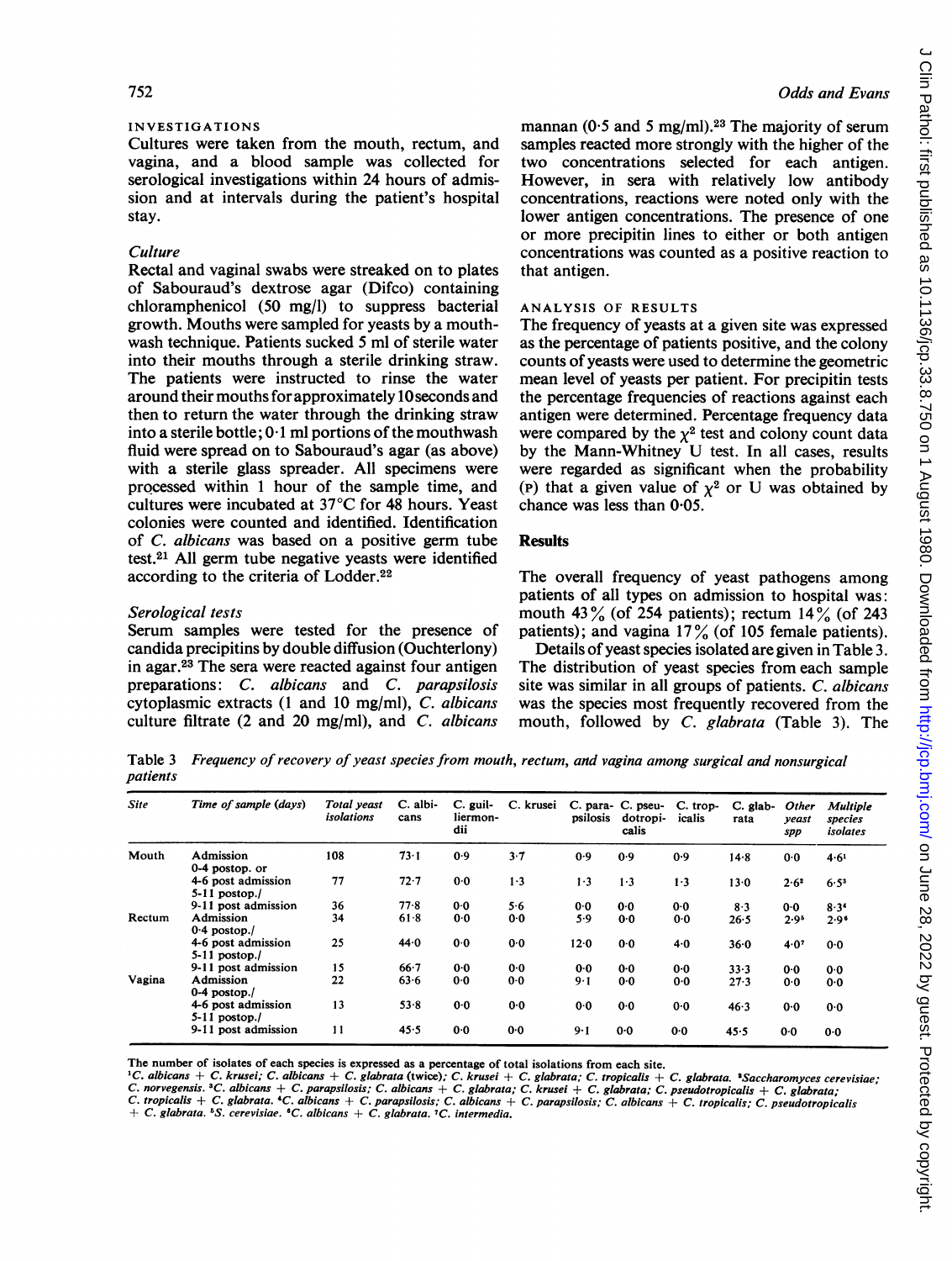prevalence of C. glabrata was higher in samples from the rectum or vagina, where it accounted for onethird of all isolates. Furthermore, there was an overall tendency towards higher recoveries of C. glabrata from the rectum and vagina in samples taken after admission, but this was the only change in yeast flora discernible between admission and postadmission samples (Table 3).

Among surgical patients, the percentage frequencies and quantities of yeasts from the mouth were highest in the group of antibiotic-treated patients (group 2), and the lowest were in the heart surgery group (group 3), who were receiving antifungals pre- and post-operatively, but this difference was not reflected in rectal and vaginal yeast isolations (Table 4). In each of the three groups of surgical patients there was usually a tendency for both the frequency and quantity of yeasts isolated from the mouth to rise postoperatively. This trend was seen most clearly in the open-heart surgery group where significant increases in both frequency and quantity of yeasts isolated in the 0-4 days post surgery period were followed by a drop from 5 to 11 days (the period

of postoperative antifungal prophylaxis) with further increases from 12 to 35 days (when antifungals were discontinued). Similar but less pronounced postoperative increases in yeast isolations were seen in rectal and vaginal samples.

The frequency of yeasts isolated from the mouths of the group of surgical patients without factors predisposing to candidosis (group 1) and those treated with antibiotics (group 2) changed little during the postoperative period (Table 4), but an increase in frequency and quantity of yeast was apparent in postoperative rectal and vaginal samples. The increased frequencies were statistically significant in group <sup>1</sup> patients.

Yeast isolations among nonsurgical patients varied substantially within the subgroups (Table 5). In the majority of these patients the frequency and quantity of yeasts isolated from the mouth rose during their stay in hospital and was higher in those receiving antibiotic (group 5) or steroid (group 6) therapy than in those without factors said to predispose to yeast overgrowth (group 4). This trend was not reflected in yeast isolations from the vagina

Table 4 Frequencies of yeast recoveries from surgical patients

| Patient group  | Sample time<br>(days) | Yeasts from mouth |                    |                       | Yeasts from rectum |                       |                              | Yeasts from vagina |                    |                       |
|----------------|-----------------------|-------------------|--------------------|-----------------------|--------------------|-----------------------|------------------------------|--------------------|--------------------|-----------------------|
|                |                       | No. in<br>sample  | $\frac{6}{2} + ve$ | Mean no.<br>colonies* | No. in<br>sample   | $\frac{9}{6} + \nu e$ | Mean no.<br><i>coloniest</i> | $No.$ in<br>sample | $\frac{9}{6} + ve$ | Mean no.<br>coloniest |
|                | Admission             | 52                | 42.3               | 0.8                   | 51                 | 7.8                   | 0.2                          | 27                 | $3 - 7$            | 0.1                   |
| General        | 0-4 postop.           | 42                | 47.6               | 1.8                   | 33                 | $3-0$                 | 0.1                          | 22                 | $13 - 6$           | 0.2                   |
| surgery only   | $5-11$ postop.        | 25                | $36 - 0$           | 0.9                   | 25                 | $28 - 0$              | 0.5                          | 12                 | 25.0               | 0.4                   |
| $\overline{2}$ | Admission             | 15                | $60-0$             | $3 - 3$               | 15                 | 6.7                   | 0.1                          | 4                  | 0.0                | 0.1                   |
| Surgery/       | 0-4 postop.           | 12                | $58 - 3$           | 0.9                   | 11                 | 27.3                  | 0.3                          | 4                  | 0.0                | 0.1                   |
| antibiotic     | $5-11$ postop.        | 10                | $50-0$             | $3-4$                 | 9                  | 22.2                  | 0.3                          | 4                  | 25.0               | 0.8                   |
| 3              | Admission             | 44                | 27.3               | 0.4                   | 44                 | $11 - 4$              | 0.1                          | 20                 | 5.0                | 0.1                   |
| Heart          | 0-4 postop.           | 24                | 37.5               | 2.4                   | 22                 | 13.6                  | 0.2                          | 10                 | $10-0$             | 0.3                   |
| surgery        | $5-11$ postop.        | 29                | $20 - 7$           | 0.3                   | 29                 | $3-4$                 | 0·1                          | 13                 | $30-8$             | 0.1                   |
|                | $12-18$ postop.       | 27                | 33.3               | 0.6                   | 26                 | $15-3$                | 0.3                          | 12                 | $16 - 7$           | 0.5                   |
|                | 19-25 postop.         | 21                | 47.7               | $1-6$                 | 21                 | $23 - 8$              | 0.3                          | 10                 | $10-0$             | 0.2                   |

\*Geometric mean no. colonies per 0-1 ml mouth wash fluid.

tGeometric mean colony count per plate.

|  | Table 5 Frequencies of yeast recoveries from nonsurgical patients |  |  |  |  |  |
|--|-------------------------------------------------------------------|--|--|--|--|--|
|--|-------------------------------------------------------------------|--|--|--|--|--|

| Patient group           | Sample time                                | Yeasts from mouth |                          |                       | Yeasts from rectum |                         |                       | Yeasts from vagina |                        |                       |
|-------------------------|--------------------------------------------|-------------------|--------------------------|-----------------------|--------------------|-------------------------|-----------------------|--------------------|------------------------|-----------------------|
|                         | (days)                                     | No. in<br>sample  | $\frac{6}{6} + ve$       | Mean no.<br>colonies* | No. in<br>sample   | $\frac{9}{6} + ve$      | Mean no.<br>coloniest | No. in<br>sample   | $\frac{9}{6} + ve$     | Mean no.<br>coloniest |
| 4<br>General<br>medical | Admission<br>4-6 postop.<br>$9-11$ postop. | 59<br>35<br>13    | 33.9<br>34.3<br>$53 - 8$ | 0.7<br>0.6<br>2.6     | 56<br>32<br>12     | 7.1<br>25.0<br>$16 - 7$ | 0.2<br>0.3<br>0.2     | 23<br>14           | $17-4$<br>7.1          | 0.2<br>0.1            |
| 5.<br>Antibiotics       | Admission<br>4-6 postop.                   | 33<br>20          | $39 - 4$<br>55.0         | $2 - 0$<br>2.9        | 32<br>18           | 25.0<br>$27 - 8$        | 0.4<br>0.8            | 14<br>10           | 42.9<br>40.0           | 1.5<br>1.7            |
| 6<br><b>Steroids</b>    | Admission<br>4-6 postop.                   | 19<br>8           | 52.6<br>62.5             | 2·6<br>$5-4$          | 18<br>8            | 33.3<br>12.5            | 0.4<br>0.1            | 7                  | 14.3                   | 0.2                   |
| 7<br><b>Diabetics</b>   | Admission<br>4-6 postop.<br>9-11 postop.   | 32<br>24<br>15    | 68.8<br>$54 - 2$<br>40.0 | 5.5<br>1.2<br>0.5     | 27<br>23<br>15     | 25.9<br>17.4<br>$13-3$  | 0.4<br>0.3<br>0.3     | 10<br>8<br>6       | 60.0<br>$50-0$<br>33.3 | 6.7<br>2.3<br>1.6     |

\*Geometric mean no. colonies per 0 <sup>1</sup> ml mouth wash fluid.

tGeometric mean colony count per plate.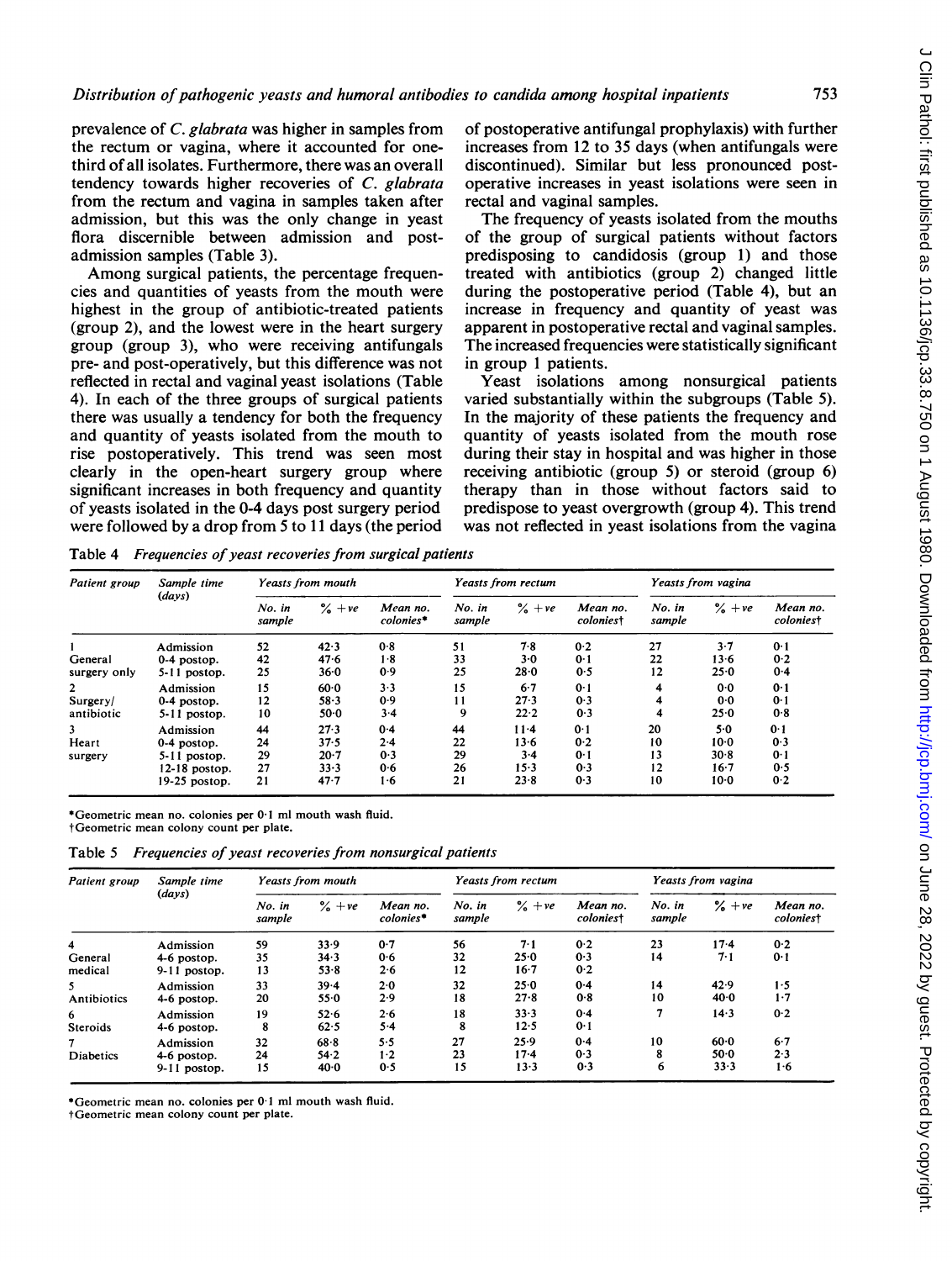and rectum, where the figures showed no significant changes at the different sample periods. The highest frequency and quantity of yeasts on admission were found in the group of diabetic patients (group 7). By contrast, the data for this group indicated a steady fall in yeast colonisation at all sites over the period of hospitalisation.

Tests for precipitating antibodies to yeast antigens among the patient groups revealed an increase in frequency during the periods of hospitalisation. Of 217 sera obtained within 24 hours of patients' admission,  $47\%$  reacted with C. albicans culture filtrate antigens,  $11\%$  with C. albicans cytoplasmic extract,  $6\%$  with C. parapsilosis cytoplasmic extract, and  $14\%$  with C. albicans mannan. The corresponding data for sera taken 5 to 11 days after surgery (surgical patients) or admission (nonsurgical patients) were  $67\%, 35\%, 28\%, \text{ and } 48\%, \text{ respectively.}$ 

The overall pattern of increase was most marked among the three groups of surgical patients (Table 6) where the frequencies of candida precipitins to all four antigens were increased significantly after surgery except for precipitins to C. albicans culture filtrate and cytoplasmic extract in the group of antibiotic-treated patients (group 2), though even in these cases a considerable increase in frequency, albeit statistically insignificant, was apparent.

Among nonsurgical patients the rise in frequency of precipitins was less dramatic (Table 7). In the patients without additional predisposing factors (group 4), precipitins to the two cytoplasmic extracts were detected more often 9 to <sup>11</sup> days after admission, but no increase was seen in the frequency of precipitins to filtrate and mannan antigens of C. albicans. The number of patients sampled 9 to <sup>11</sup> days after admission in the steroid-treated group (group 6) was too small to allow analysis. None of the increases in detectable precipitins among the diabetics (group 7) were significant, but there was a significant rise in the frequency of precipitins to all antigens except C. albicans culture filtrate among the antibiotic-treated patients (group 5).

#### **Discussion**

Although none of the patients included in this study showed signs or symptoms of superficial or deepseated candidosis, many were found to harbour large numbers of potentially pathogenic yeasts.

The frequency of yeasts among the patients on admission to hospital compares well with previously published data on hospital patients. The high proportion of C. albicans isolates from the mouth and the lower frequency of this species in rectal and vaginal samples also agrees well with previous surveys of yeast flora among hospital patients.<sup>2</sup> The frequency of the carriage of yeasts increased during their period in hospital, and this is consistent with the findings of Stone  $et$   $al.5$  The debilitative effects of illness in general and of surgery in particular predispose patients to overgrowth of yeasts in the gut. The overgrowth was more marked among patients whose treatment or illness was of a kind known to predispose to candidosis.2 In the case of surgical patients, the overgrowth occurred in the immediate postoperative period, whereas in non-

|  |  | Table 6 Precipitin test results—surgical patients |  |  |
|--|--|---------------------------------------------------|--|--|
|--|--|---------------------------------------------------|--|--|

| Patient group             | Sample time                                                                | No. in sample        | C. albicans<br>filtrate $\frac{1}{6} + ve$ | C. albicans<br>cytoplasm $\frac{9}{6} + \nu e$ | C. albicans<br>mannan $\frac{9}{6}$ + ye | C. parapsilosis<br>cytoplasm $\frac{9}{6} + ve$ |
|---------------------------|----------------------------------------------------------------------------|----------------------|--------------------------------------------|------------------------------------------------|------------------------------------------|-------------------------------------------------|
| 1 General<br>surgery only | Admission<br>5-11 days postop.                                             | 41<br>23             | 24<br>65                                   | 35                                             | 15<br>39                                 | 26                                              |
| 2 Surgery/<br>antibiotics | Admission<br>5-11 days postop.                                             |                      | 64<br>86                                   | 18<br>57                                       | 18<br>86                                 | 57                                              |
| Heart surgery             | Admission<br>5-11 days postop.<br>12-18 days postop.<br>19-25 days postop. | 35<br>24<br>22<br>20 | 60<br>71<br>100<br>95                      | 42<br>55<br>55                                 | 20<br>79<br>77<br>80                     | 42<br>45<br>50                                  |

Table 7 Precipitin test results-nonsurgical patients

| Patient group        | Sample time              | No. in sample | C. albicans<br>filtrate $\frac{6}{9} + \nu e$ | C. albicans<br>cytoplasm $\frac{9}{6} + \nu e$ | C. albicans<br>mannan $\frac{9}{6} + \nu e$ | C. parapsilosis<br>cytoplasm $\frac{6}{6}$ + ve |
|----------------------|--------------------------|---------------|-----------------------------------------------|------------------------------------------------|---------------------------------------------|-------------------------------------------------|
| 4<br>General medical | Admission<br>$9-11$ days | 27<br>10      | 41<br>40                                      | 20                                             | 14<br>10                                    | 10                                              |
| 5.<br>Antibiotics    | Admission<br>$9-11$ days | 29            | 62<br>100                                     | 14<br>50                                       | 17<br>75                                    | 50                                              |
| 6<br><b>Steroids</b> | Admission<br>$9-11$ days |               | 53<br>75                                      | 12                                             | 12<br>25                                    |                                                 |
| <b>Diabetics</b>     | Admission<br>$9-11$ days | 30<br>13      | 43<br>62                                      | 31                                             | 13<br>15                                    |                                                 |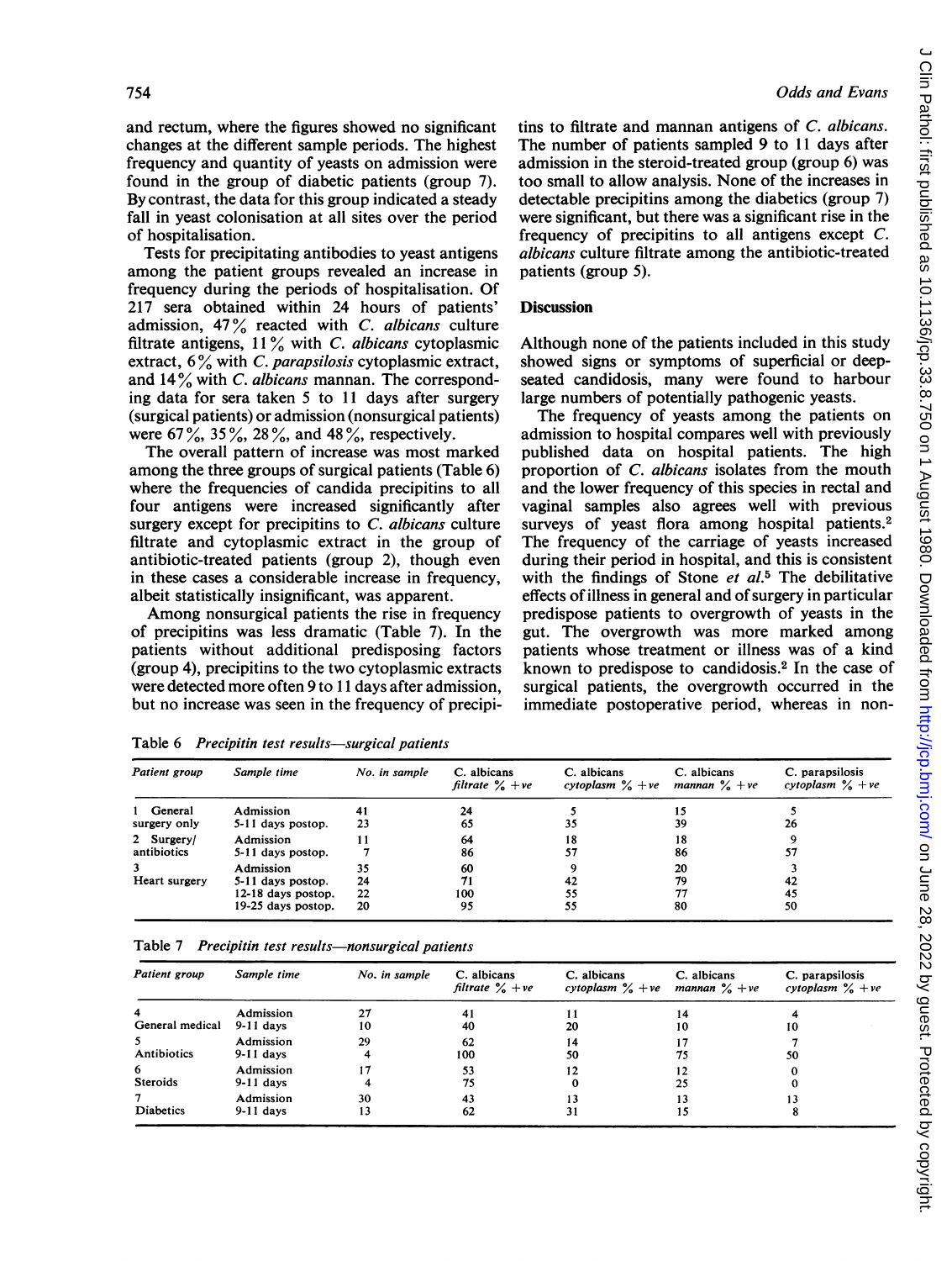surgical patients the effect was more extended and less acute. The data on yeast isolations from diabetic patients indicate that yeast overgrowth probably occurred during the acute diabetic episode that led to their admission to hospital, and that yeast levels fell when the diabetes was stabilised.

It is clear that precipitating antibodies to candida extracts occur frequently among all types of hospital patients in the absence of overt candidosis. The results obtained corroborate and extend previous reports of the occurrences of candida antibodies in the absence of disease. It is notable that in this study the appearance of candida precipitins was preceded in most groups of patients by an increase in frequency and quantity of yeasts isolated from the mouth. These antibodies are likely, therefore, to result from yeast overgrowth, which is sufficient to cause a transient candidaemia as a result of passage of yeast cells across the gut wall into the bloodstream by a persorption mechanism.8 <sup>2024</sup> It may well be that the appearance of precipitins to candida cytoplasmic extracts is a more sensitive indicator of yeast colonisation or of subclinical candidaemia than is direct isolation of the fungus at the time of the episode.

Efforts have recently been directed towards increasing the specificity of the precipitin tests for candidosis. The cell wall mannan, inevitably found in cytoplasmic extracts of candida, is considered by some workers<sup>25</sup> to be the component responsible for the majority of positive precipitin reactions in uninfected individuals, whereas those with a candida infection show an additional reaction to the protein component of the extract. Indeed, a crossed immunoelectrophoresis method which allows differentiation of the mannan and protein/glycoprotein reactions has been found to increase greatly the predictive value of the precipitin test.26 It was clear that our C. albicans cytoplasmic extract contained some mannan since lines of identity were occasionally noted, in double diffusion plates, between cytoplasmic extract and purified mannan. However, in this study by no means all of the positive precipitin reactions were to polysaccharide candida antigens. Although such reactions occurred frequently, in two groups of patients the frequency of precipitins to the cytoplasmic extract of C. albicans was higher than to C. albicans mannan, and, moreover, many patients reacted with the cytoplasmic extract to give several precipitin lines in the test. Differentiation of polysaccharide and protein/glycoprotein reactions does not, therefore, per se distinguish yeast overgrowth and transient or subclinical candidosis from true deep-seated infection.

Diagnostic interpretation of the candida precipitin test should include consideration of the length of time for which a patient has been in hospital, and any treatment given which may have predisposed the patient to yeast overgrowth. Despite its shortcomings, the precipitin test remains a valuable aid to diagnosis of systemic candidosis. A single positive test result has little or no diagnostic significance, although a high precipitin titre may suggest infection. The test is most useful when performed regularly over a period of time, with the precipitin titre estimated on each occasion. Except in immunosuppressed or anergic patients, only consistently rising levels of candida antibodies are likely to indicate deep-seated infection.

We thank Mr MI Ionescu, Mr EA Benson, Mr FG Smiddy, and Professor GP McNicol for their cooperation and for permission to approach their patients to participate in this study. We are grateful also to Mrs J O'Malley for technical assistance, to Mr RA Forster for his help, and to the Leeds Area Health Authority (Teaching) for financial support.

## References

- <sup>1</sup> Winner HI, Hurley R. Candida albicans. London: Churchill, 1964.
- <sup>2</sup> Odds FC. Candida and Candidosis. Leicester: Leicester University Press, 1979.
- <sup>3</sup> Marks MI, Marks S, Brazeau M. Yeast colonization in hospitalized and nonhospitalized children. J Pediatr 1975 ;87:524-7.
- <sup>4</sup> Somerville DA. Yeasts in a hospital for patients with skin diseases. *J Hyg* 1972;70:667-75.
- <sup>5</sup> Stone HH, Geheber CE, Kolb LD, Kitchens WR. Alimentary tract colonization by Candida albicans. J Surg Res 1973 ;14:273-6.
- <sup>6</sup> Seelig MS. Mechanisms by which antibiotics increase the incidence and severity of candidiasis and alter the immunological defences. Bacteriol Rev 1966;30:442-59.
- <sup>7</sup> Berdon JK, Seita CL. The incidence of Candida albicans in hospital patients. J Oral Med <sup>1971</sup> ;26:123-6.
- <sup>8</sup> Stone HH, Kolb LD, Currie CA, Geheber CE, Cuzzell JZ. Candida sepsis: pathogenesis and principles of treatment. Ann Surg 1974;179:697-711.
- <sup>9</sup> Taschdjian CL, Seelig MS, Kozinn PJ. Serological diagnosis of candidal infections. CRC Crit Rev Clin Lab Sci 1973 ;4:19-59.
- <sup>10</sup> Pepys JM, Faux JA, Longbottom JL, McCarthy DS, Hargreave FE. Candida albicans precipitins in respiratory disease in man. J Allergy 1968;41:305-18.
- <sup>11</sup> Stanley VC, Hurley R, Carroll CJ. Distribution and significance of Candida precipitins in sera from pregnant women. J Med Microbiol 1972;5:313-20.
- <sup>12</sup> Douchet C, Müller J. Valeur et limites de la sérologie du Candida albicans. Lyon Med 1972;227:1129-33.
- <sup>13</sup> Jones DR, Warnock DW. Observations on the use of the double diffusion test in the diagnosis of vaginal candidiasis. J Clin Pathol 1977;30:262-5.
- <sup>14</sup> Holder IA, Kozinn PJ, Law EJ. Evaluation of Candida precipitin and agglutinin tests for the diagnosis of systemic candidiasis in burn patients. J Clin Microbiol 1977 ;6:219-23.
- <sup>15</sup> Filice G, Yu B, Armstrong D. Immunodiffusion and agglutination tests for Candida in patients with neoplastic